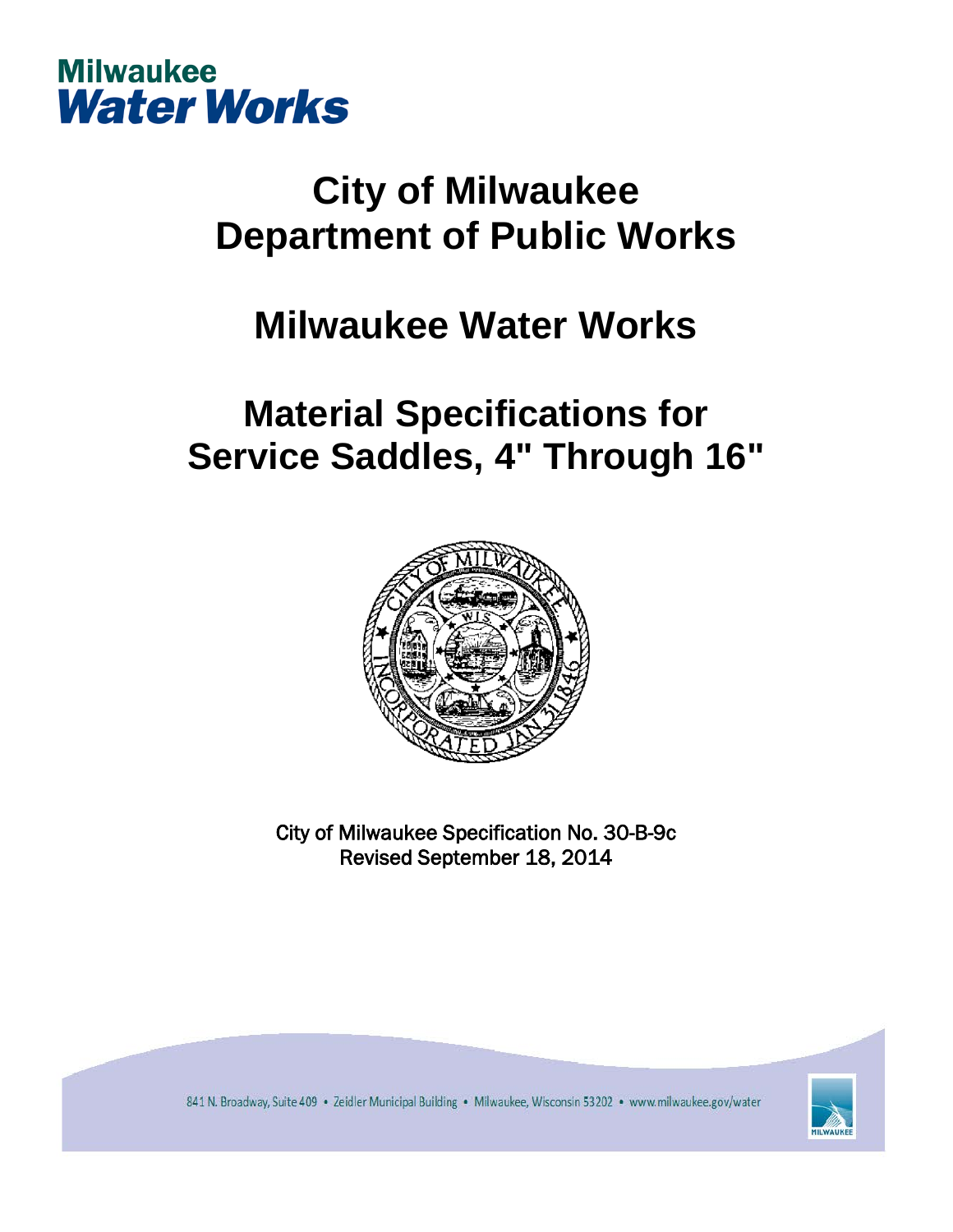I. GENERAL REQUIREMENTS: Vendors bidding through the Department of Administration - Business Operation Division, Procurement Services Section, shall comply with the latest version of City of Milwaukee Specification No. 70b-D-7, except as modified herein. MATERIALS FURNISHED UNDER THIS SPECIFICATION SHALL BE MANUFACTURED IN THE UNITED STATES.

### II. TECHNICAL REQUIREMENTS

- A. Description: Service saddles described herein shall consist of a stainless steel or copper alloy body with rubber gasket and shall be designed to receive a corporation stop with AWWA threads for building service or with tapered Iron Pipe Threads, IPT (National Pipe Thread, NPT), for air vent and blow-off drain installations.
- B. Standards Unless otherwise stated, service saddles furnished shall conform to the latest revisions of the following American Water Works Standards:
	- 1. AWWA C800 Standard for Underground Service Line Valves and Fittings

#### C. Service Saddle Design:

- 1. All stainless steel saddle with double bolt on full-circle style or double band on semicircle style with a rubber liner and a stainless steel tap.
	- a. Thickness of the band shall be 20-gauge minimum for 4" through 12" and 18-gauge minimum for 16" size.
	- b. The minimum saddle length shall be four inches.
	- c. Bolts shall be a minimum 5/8" diameter with heavy hex nuts.
	- d. A stainless steel repair clamp with tapped outlet in accordance with City of Milwaukee Specification No. 30-D-13 is an acceptable alternative for the service saddle.
- 2. Bronze body with double stainless steel bands or silicon bronze U-bolts.
	- a. The part of the U-bolt that makes contact with the surface of the water main shall be flattened to within one-half of the diameter of the bolt.
	- b. Bolts shall be a minimum 5/8" diameter with heavy hex nuts.
	- c. The thread on the bolts shall be of sufficient length to provide for adequate adjustment when assembled to the water pipe.
- D. Materials: Service saddle materials shall be in accordance with the following requirements: